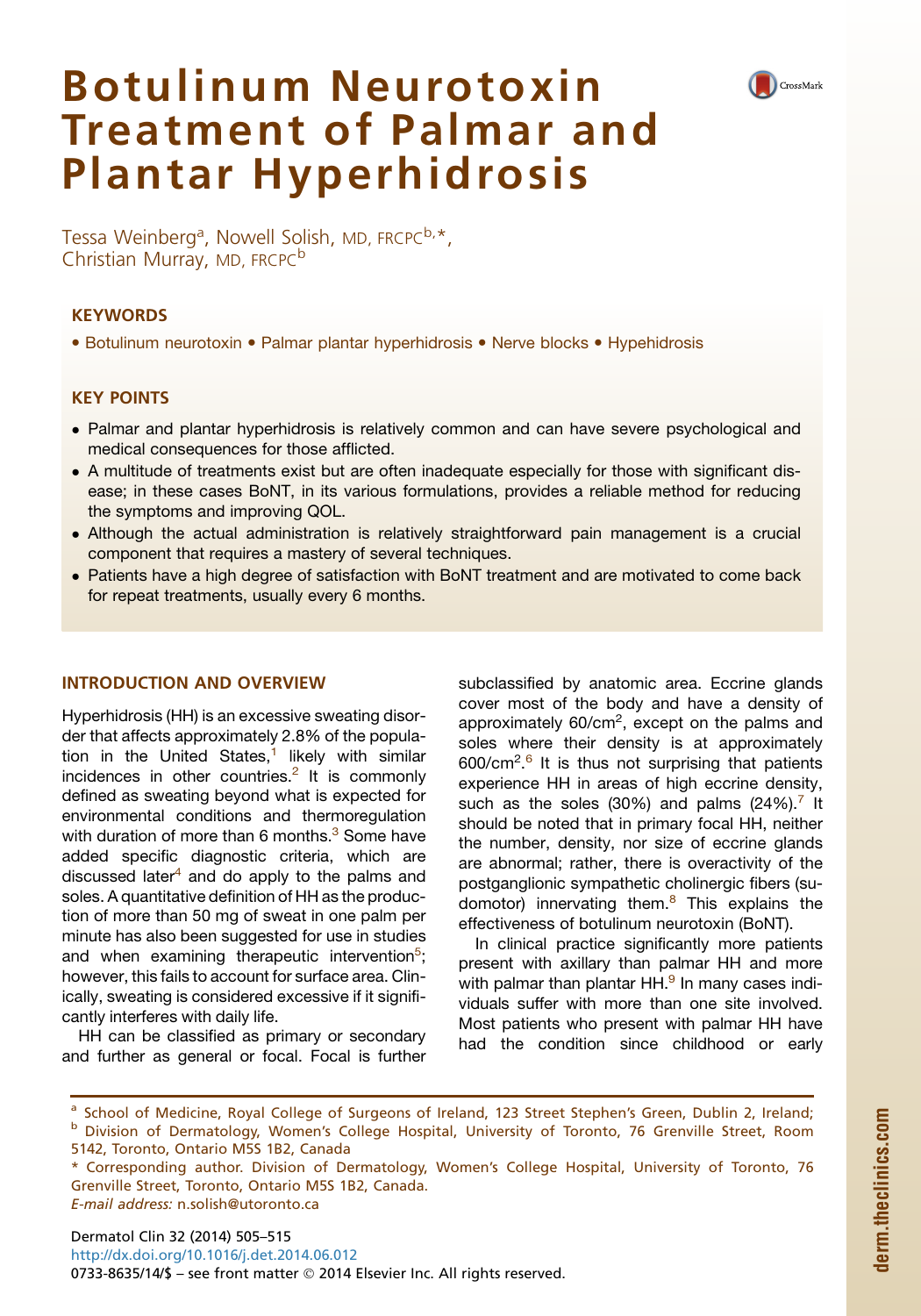adolescence with no known cause and report "sweaty palms" that cause them social embarrassment. The effects later in life are physical and emotional. Physically, the wetness may be bothersome enough that patients go to great lengths to avoid shaking peoples hands and frequently hide their hands in their pockets. Plantar HH may cause patients to frequently change their socks and slip in their shoes. HH is a well-established risk factor for cutaneous infection and eczematous dermatitis. Psychologically HH causes anxiety, emotional distress, embarrassment, and a markedly dimin-ished quality of life (QOL).<sup>[3,4](#page-9-0)</sup> Interestingly, a study by Lear and colleagues $^7$  suggested that spontaneous regression might occur over time because there is a low prevalence of the disorder in the elderly population.

Multiple modalities are available for treatment of primary focal HH, including topical medications, such as aluminum chloride<sup>10</sup>; oral medications, such as clonidine<sup>3,11</sup>; physical treatments, such iontophoresis<sup>3,11</sup>; injectable treatments, such as BoNT; and even surgical sympathectomy. $2,12$ 

In this article, the role of BoNT in the treatment of primary focal HH of the palms and soles is discussed.

#### PATIENT EVALUATION

A careful clinical history and focused physical are imperative. The first fact to establish is whether the patient has primary or secondary HH. There are many causes of secondary HH that have been well documented previously<sup>[13](#page-9-0)</sup> and include febrile illness (ie, chronic infections), endocrine disorders (thyroid dysfunction), medication use (ie, antidepressants), and cancer (ie, pheochromcytoma). Secondary is more likely if the sweating is associated with other constitutional symptoms and is generalized in nature. If secondary HH is suspected the work-up should at minimum include a complete blood count, fasting glucose level, and thyroid function tests. Any suspected offending medications should be discontinued and if necessary appropriately substituted. Further investigations should be guided by elements of the history and the examination.

The generally accepted diagnostic criteria for HH in general and palmar-plantar specifically is excessive sweating that lasts at least 6 months without any obvious cause and has at least two of the following features: impairs daily activities, a bilateral and relatively symmetric pattern of sweating occurring at least once per week, an age of onset younger than 25 years, cessation of focal sweating during sleep, or positive family his-tory.<sup>[4](#page-9-0)</sup> Bilaterality is not a diagnostic criteria and it

should be noted that palmar HH can present unilaterally in 6% of cases.<sup>[4](#page-9-0)</sup>

It is important to quantify the impact of HH on the patient's QOL.<sup>14</sup> This not only helps to decide on the need for and success of treatment but may also aide in obtaining insurance approval for treatment. The HH Disease Severity Scale (HDSS) is an easy tool for this (Table 1).

It is important to take a family history because there is evidence that primary HH is an autosomaldominant trait with variable penetrance.<sup>15,16</sup>

#### MANAGEMENT GOALS AND STRATEGY

The goal of management is to improve the quality of the patient's life with acceptable risks. QOL studies have in general shown a significant improvement in the QOL after treatment of axillary, $17$  for palmar and planter HH[.18](#page-9-0)

Several methods have been used to measure the amount of palmar and plantar sweating before and after treatment. These include the evaporim-eter,<sup>[19](#page-9-0)</sup> persprint paper,<sup>[20](#page-9-0)</sup> patient reports of the number of days of dryness, $21$  digitized ninhydrine test, $22$  gravimetry sweat production test, $23$  the Minor iodine starch test, $24$  and the HDSS. We clinically prefer the HDSS because it is easy and quick to administer and has been found<sup>[25](#page-9-0)</sup> to be

| Table 1<br><b>Hyperhidrosis Disease Severity Scale</b> |                                                                                                  |               |                       |  |  |  |
|--------------------------------------------------------|--------------------------------------------------------------------------------------------------|---------------|-----------------------|--|--|--|
|                                                        | "How Would You<br><b>Rate the Severity of</b><br><b>Your Hyperhidrosis?"</b>                     | Score         | <b>Clinical</b>       |  |  |  |
|                                                        | <b>Patient Response</b>                                                                          |               | <b>Interpretation</b> |  |  |  |
| 1                                                      | My sweating is never<br>noticeable and<br>never interferes<br>with my daily<br>activities        | 1             | Mild                  |  |  |  |
| 2                                                      | My sweating is<br>tolerable but<br>sometimes<br>interferes with my<br>daily activities           | $\mathcal{P}$ | Moderate              |  |  |  |
| 3                                                      | My sweating is barely 3<br>tolerable and<br>frequently<br>interferes with my<br>daily activities |               | Severe                |  |  |  |
| 4                                                      | My sweating is<br>intolerable and<br>always interferes<br>with my daily<br>activities            | 4             | Very severe           |  |  |  |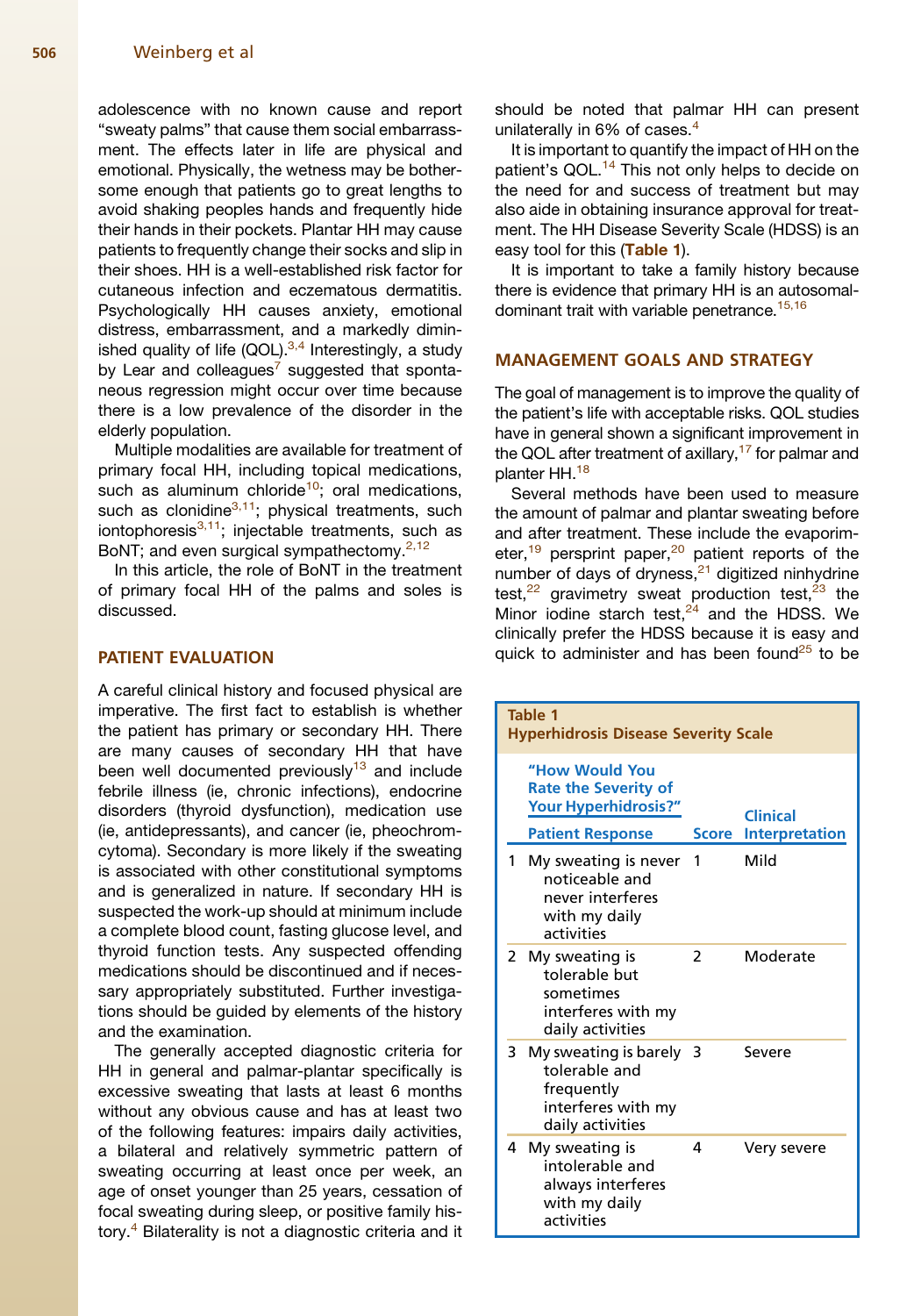a reliable diagnostic tool. It can also be used to monitor the effectiveness of treatment. Success may be considered a reduction in HDSS of 1 or more. Although a subjective test, it accurately reflects patient QOL, which is most relevant to patients.

The Canadian Hyperhidrosis Advisory Committee has made several treatment recommenda-tions.<sup>[26](#page-9-0)</sup> In review, the committee recommends topical aluminum chloride as a first-line option, in a concentration of 20% to 50% for treating mild focal or multifocal HH. For patients with moderate to severe HH, the committee recommends starting treatment with topical aluminum chloride and, if ineffective, trying iontophoresis or onabotulinumtoxinA (A/Ona) injections. Surgery should be reserved for patients who do not respond to less invasive interventions. Of note, endoscopic thoracic sympathectomy although established may have significant complications and deleterious side effects including compensatory HH. Surgery should be reserved for patients in whom less invasive treatments have proved ineffective and who understand the risks and benefits of the surgery.<sup>[2,12](#page-9-0)</sup>

# BoNT

There are four types of BoNTs approved by the Food and Drug Administration for clinical use in the United States: A/Ona (Botox; Allergan, Irvine, CA), A/Inco (Xeomin; Merz Pharmaceuticals, Greenboro, NC), abobotulinumtoxinA (A/Abo; Dysport; Medicis, Scottsdale, AZ), and rimabotulinumtoxinB (B/Rima, Myobloc; Solstice Neurosciences, Louisville, KY).

BoNTs block the release of acetylcholine and several other neurotransmitters from presynaptic vesicles by deactivating SNARE proteins. These toxins use different presynaptic proteins for their site of action. For instance, for A/Ona the protein is synaptin 25.

There are several important facts that must be considered before instituting therapy with BoNT. First, all four types of commercially available BoNT are considered pregnancy category C drugs and one should avoid injection in actively nursing women. Second, treatment of the palms and soles for primary focal HH is considered an off-label use of BoNT. Third, one must always screen for previous allergic reaction to BoNT. Fourth, one must be aware of the patient's current medication list because certain medications can theoretically alter the metabolism of neurotoxin, such as aminoglycoside antibacterials, cholinesterase inhibitors, and calcium channel antagonists. Finally, the use of BoNT can exacerbate some neuromuscular disorders, such as myasthenia gravis.

# EVALUATION OF TREATMENT AND RECOMMENDATIONS

There are many different types of studies for BoNT treatment of palmar and plantar HH. The placebocontrolled evidence for palmar HH is reviewed in [Table 2](#page-3-0). There is one single-agent study each for  $A/Abo<sup>22</sup>$  $A/Abo<sup>22</sup>$  $A/Abo<sup>22</sup>$  A/Ona,<sup>[23](#page-9-0)</sup> and B/Rima.<sup>[25](#page-9-0)</sup> These studies are small and of short duration; however, they do confirm the effectiveness of these products. This allows the conclusion that the evidence supports a Level B recommendation for BoNT-A and a Level C recommendation for BoNT-B for the treatment of palmar  $HH$ .<sup>[3,27](#page-9-0)</sup> On further examination of the evidence one can conclude that there are insufficient data for the individual formulations, so each receives a Level U recommendation. The side effects were in the order of what is expected and are covered in more detail in the complications section.

The comparative effectiveness studies are inter-esting (see [Table 2](#page-3-0)). In one study BoNT A/Ona and A/Abo at mean doses of 69 U and 284 U per palm, respectively, were compared.<sup>[24](#page-9-0)</sup> The difference in doses is explained because the dose for A/Abo is usually relatively higher by a factor of 2.5 to 4. In a second the study 50 U of A/Ona and 100 U of A/Ona were compared, $28$  and in a third study A/Ona and A/Inco were compared.<sup>[29](#page-9-0)</sup> The Simo-netta Moreau and coworkers<sup>[24](#page-9-0)</sup> study showed no statistically significant difference at 1 month postinjection in the reduction in sweating between the A/Abo- and A/Ona-treated palms, although there was a tendency for greater efficacy of A/Abo. At 3 months, the reduced sweating persisted for the A/Abo- but not A/Ona-treated palms. The duration of effect ranged from 8 to 32 weeks with both agents (mean, 17 weeks for A/Abo and 18 weeks for A/Ona). In the study of two different doses of A/Ona, both doses reduced sweating in all patients at 2 months, with an evident anhidrotic effect at 6 months in one-third of both dose groups. $28$ In the Campanati and coworkers study, $29$  there were no differences in efficacy or side effects for the A/Ona and the A/Inco groups.

One can also see from [Table 2](#page-3-0) that in a recent double-blind randomized study the effects of concentrations of A/Ona, A/Inca, A/About, and B/Rima were studied using the starch iodine test. $30$  The optimal dose was 25 IU/mL for A/Ona and A/Inca, 100 U/mL for A/Abo, and 50 U/mL for B/Rima. They concluded that concentration is a critical factor when considering HH treatment.

In other studies efficacies of 80% to 90%, similar to that seen in axillary HH, have been described with the use of BoNT-A in the treatment of palmar  $HH<sup>11</sup>$  $HH<sup>11</sup>$  $HH<sup>11</sup>$  and this corresponds to our clinical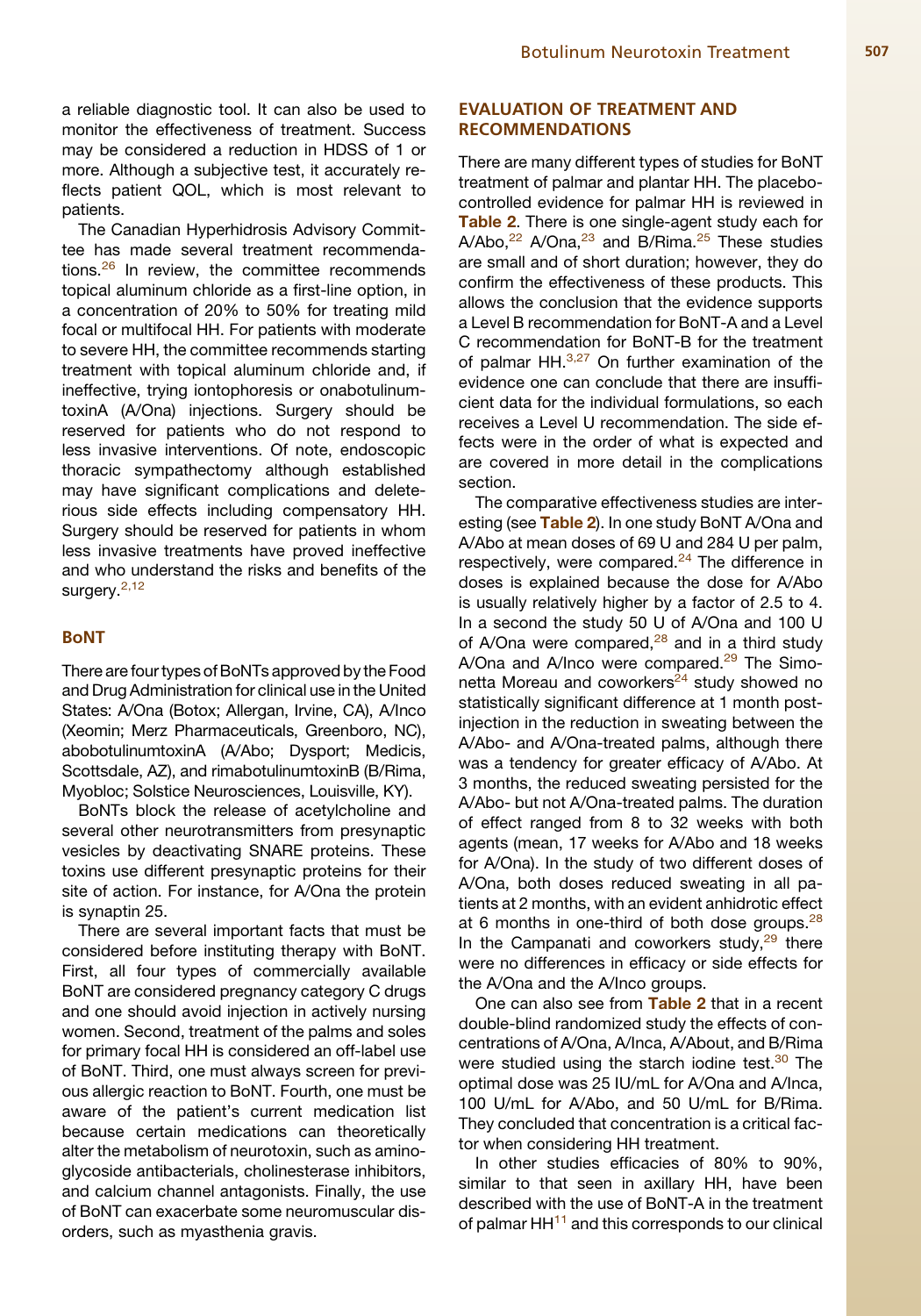<span id="page-3-0"></span>Table 2 Palmar hyperhidrosis: significant single agent and comparative studies

|                                               | <b>AAN</b>    |                                         |    |                                                          |                   |                                             |                                                                                                                                                                                                                                                |                                                                                                 |
|-----------------------------------------------|---------------|-----------------------------------------|----|----------------------------------------------------------|-------------------|---------------------------------------------|------------------------------------------------------------------------------------------------------------------------------------------------------------------------------------------------------------------------------------------------|-------------------------------------------------------------------------------------------------|
| <b>Reference</b>                              | <b>Class</b>  | <b>Design</b>                           | N  | <b>Follow-Up</b>                                         | <b>Agent</b>      | <b>Dose</b>                                 | <b>Results</b>                                                                                                                                                                                                                                 | <b>Adverse Events</b>                                                                           |
| <b>Placebo-Controled Studies</b>              |               |                                         |    |                                                          |                   |                                             |                                                                                                                                                                                                                                                |                                                                                                 |
| Schnider<br>et al, $^{22}$<br>1997            | $\mathbf{II}$ | R, DB, PC<br>Within-group<br>comparison | 11 | $13$ wk                                                  | A/Abo             | 120 MU/palm<br>PCO contralateral<br>palm    | Sweat production dropped:<br>26%, 26%, and 31% at wk 3,<br>8, 13 $(P<.001)$ and<br>improvement in VAS 38%,<br>40% and 35% at wk 3, 8, 13,<br>respectively ( $P = .002$ )                                                                       | Minor, reversible<br>weakness of handgrip<br>lasting 2 and 5 wk<br>In three patients.           |
| Lowe<br>et al, $^{23}$<br>2002                | $\mathbf{H}$  | R, DB, PC                               | 19 | 28 d                                                     | A/Ona             | 100 U/palm, PCO in<br>contralateral<br>palm | Percentage change from<br>baseline was greater A/On-<br>treated palms at day 28<br>$(P = .0037)$ . Minor test<br>confirmed results.                                                                                                            | Finger tingling and<br>numbness in one<br>A/Ona patient. One<br>patient bilateral hand<br>pain. |
| <b>Baumann</b><br>et al, $25$<br>2005         | $\mathbf{H}$  | R, DB, PC                               | 20 | 120 d or event-<br>driven until<br>return of<br>sweating | <b>B/Rima</b>     | 5000 U/palm or PCO                          | Patient assessed efficacy<br>significant difference<br>B/Rima through day 120.<br>Physician assessment no<br>difference at day 30. Mean<br>duration of effect; 3.8 mo.                                                                         | Transient dry mouth in<br>18. Transient muscle<br>weakness in 12.                               |
| <b>Comparative Studies</b>                    |               |                                         |    |                                                          |                   |                                             |                                                                                                                                                                                                                                                |                                                                                                 |
| Simonetta<br>Moreau<br>et al, $^{24}$<br>2003 | Ш             | R, DB, active                           | 8  | 6 mo                                                     | A/Ona or<br>A/Abo | A/Ona, 69 U/palm,<br>or A/Abo, 284 U        | Decrease in mean PSA; 76.8%<br>A/Abo ( $P = .002$ ) vs 56.6%<br>A/Ona ( $P = .003$ ) at 1 mo. At<br>3 mo decrease in PSA was<br>69.4%, A/Abo ( $P = .008$ ) and<br>48.8%. A/Ona (NS). Mean<br>duration of benefit 17 wk<br>A/Abo; 18 wk A/Ona. | Pinch weakness, two<br>times more frequent<br>in A/Abo than A/Inco.                             |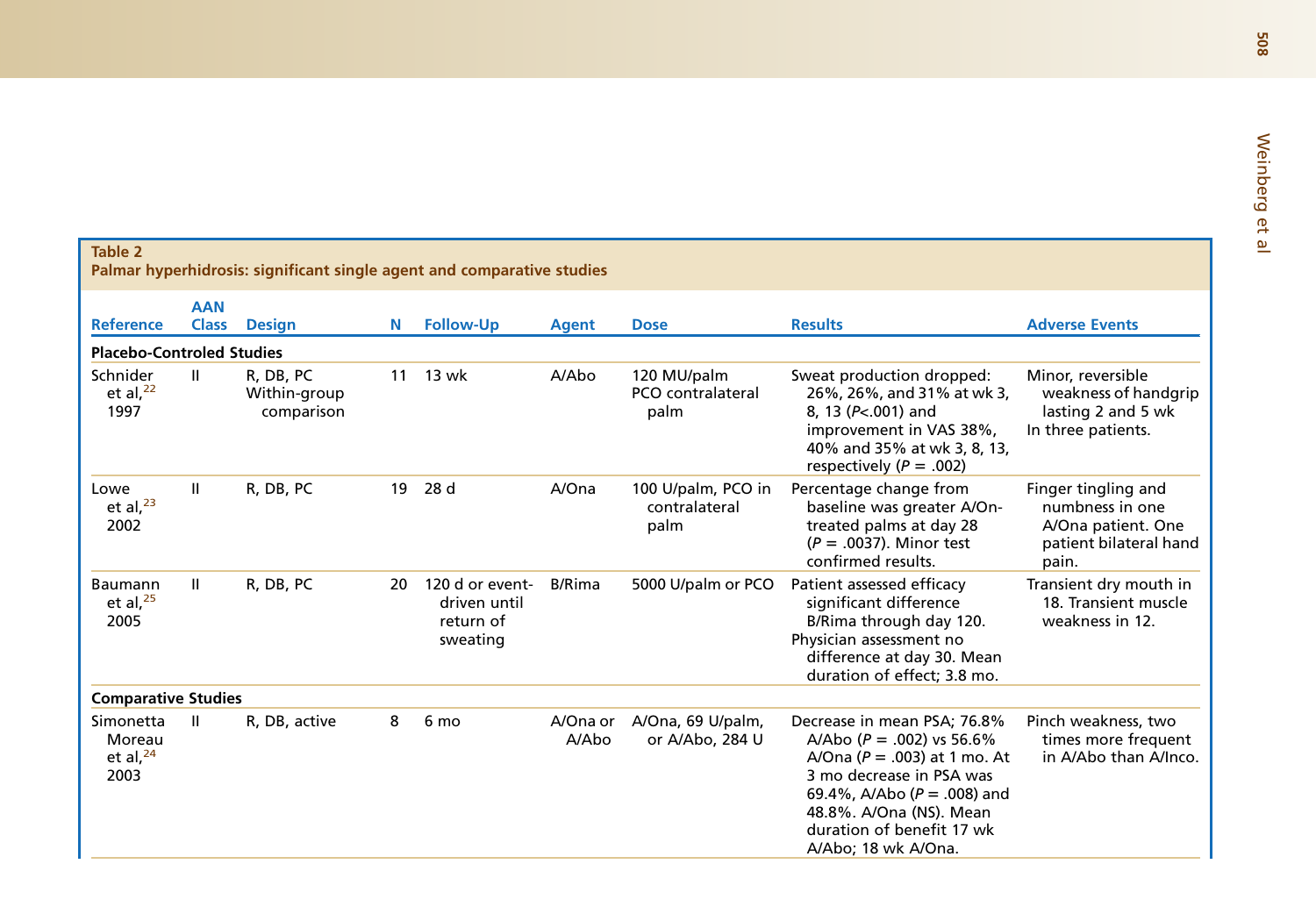| Saadia<br>et al, $^{28}$<br>2001    | Ш.           | R, SB, comparison<br>of two doses.<br>intraindividual<br>comparison | -24 | 6 mo | A/Ona                                | 50 U or 100 U/palm                                                  | Significant decrease in<br>sweating within 1 mo. At<br>6 mo anhidrotic effect<br>evident in both dose groups.<br>Both doses effective at 1 mo<br>and lasted 6 mo in low-dose,<br>5 mo in high-dose groups. | No difference in hand<br>grip strength.<br>Finger pinch strength<br>decreased. |
|-------------------------------------|--------------|---------------------------------------------------------------------|-----|------|--------------------------------------|---------------------------------------------------------------------|------------------------------------------------------------------------------------------------------------------------------------------------------------------------------------------------------------|--------------------------------------------------------------------------------|
| Campanati<br>et al, $^{29}$<br>2014 | $\mathbf{H}$ | R, DB                                                               | 25  | 6 mo | A/Ona<br>and<br>A/Inco               | A/Ona, 100-150<br>U/palm, and<br>A/Inco, 100-150 U<br>in other palm | A/Ona and A/Inco equivalent<br>short- and long-term<br>effects.                                                                                                                                            | No difference in muscle<br>strength between<br>A/Ona and A/Inco.               |
| Rystedt<br>et al, $30$<br>2013      | Ш.           | R, DB                                                               | 20  | 3 mo | A/Ona,<br>A/Inco<br>B/Rima.<br>A/Abo | Varying doses                                                       | Optimal doses of A/Ona,<br>A/Abdo, A/Inco, and B/Rima:<br>25 U/mL, 40 U/mL, 25 U/mL.                                                                                                                       | N/A                                                                            |

Abbreviations: A/Abo, abobotulinumtoxinA; AAN, American Academy of Neurology; A/Inco, incobotulinumA; A/Ona, onabotulinumtoxinA; B/Rima, rimabotulinumtoxinB; DB, double blind; MU, mouse unit; PC, placebo controlled; PCO, placebo; PSA, palm sweating area; R, randomized; SB, single blind; VAS, visual analog scale.

Adapted from Naumann M, Dressler D, Hallett M, et al. Evidence-based review and assessment of botulinum neurotoxin for the treatment of secretory disorders. Toxicon 2013;67:147; and Lakraj AA, Moghimi N, Jabari B. Hyperhidrosis: anatomy, patho physiology and treatment with emphasis on the role of botulinum toxins. Toxins (Basel) 2013;5:821–40.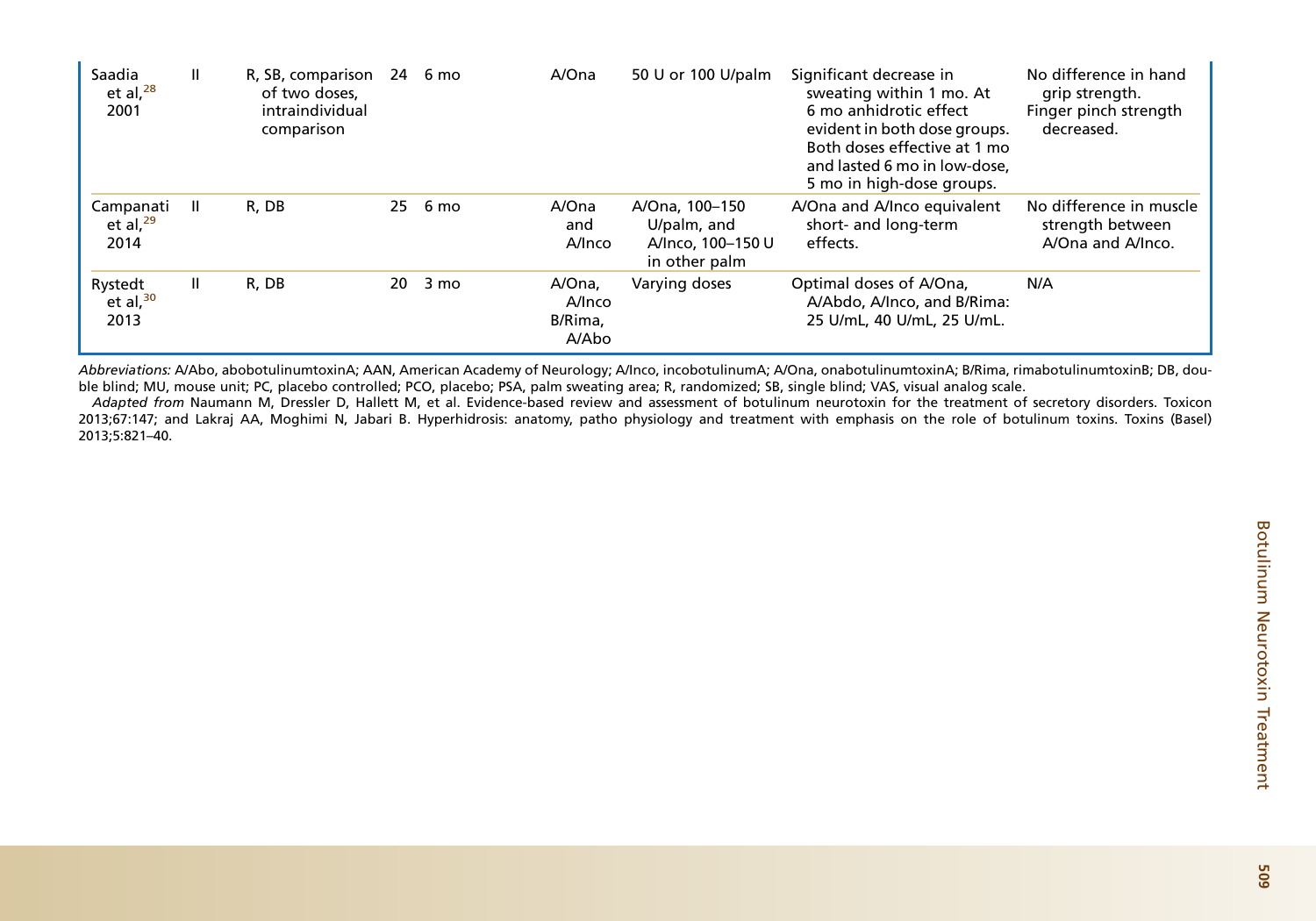experiences. However, response to therapy varies more than that seen in axillary HH.

There are no placebo-controlled studies for plantar HH. There are several small studies that show benefit of BoNT-A. $18,31-33$  These studies show that BoNT is efficacious and well tolerated if appropriate pain management strategies are instituted.

BoNT has been used in combination with several agents, specifically aluminum chloride, for treatment of palmar and plantar  $HH<sup>10</sup>$  $HH<sup>10</sup>$  $HH<sup>10</sup>$  However, this as in other combination studies is small and does not allow conclusions to be drawn. In our practice we find an efficacy of approximately 50%.

#### TREATMENT COMPLICATIONS

The most common side effects from injection of BoNT into the palms and soles are bruising and discomfort during and immediately after treatment. Significant bleeding is not usually an issue but it should be noted that reactive hyperemia might follow regional nerve blockade to the wrists, with increased oozing at each injection site. Frank hematomas are very uncommon. BoNT injections in the palm in general and those specifically can lead to weakness of the muscles of the hand and over time may lead to atrophy (see [Table 2](#page-3-0), multiples studies). Weakness is quite common (see [Table](#page-3-0) [2](#page-9-0)), more frequent with higher doses of the agent, $28$  and at least in one study more frequent with BoNT A/abo than A/Ona. Although the weakness is usually of short duration, in one study it lasted 6 months.<sup>[28](#page-9-0)</sup> Of note, one study showed the HH increased after treatment of the palms with BoNT injections<sup>[32](#page-10-0)</sup>; however, this has not been our experience.

Palmar injections can be complicated by adverse events related to regional nerve blocks, such as inadvertent vascular puncture, impaired hand dexterity, and neuropathy from repeated nerve injuries, as reported by several authors.<sup>[34](#page-10-0)</sup>

# PROCEDURE FOR ADMINISTRATION OF BONT BoNT Dilution

Dilution is an issue that one must contend with because there are many potential dilutions for BoNT. There is no consensus on the amount of dilution to use. One author has suggested that the optimal dilution of A/Ona is 25 U/mL. $30$  We find that for palmar and plantar injections, reconstitution of one vial of Botox (100 units) with 3 mL of bacteriostatic preserved saline results in a manageable dilution (33 U/mL) for injection. With the 3-mL dilution, each 0.1 mL results in 3.3 IU of Botox. To prevent toxin wastage in the vial and to avoid blunting the needle we recommend removing the bottle stopper. To avoid toxin wastage in the syringe we always use hubless syringes. It is important also not to let the needle touch the bottom of the vial because it blunts the needle. If using A/Abo Dysport for HH (300 units per vial) we recommend diluting with 3 mL of bacteriostatic preserved saline, which gives a final dilution of 10 U per 0.1 mL.

#### Multiple Needles for Injection

Given that palmar and plantar skin is very thick, needles dull quickly after serial injection. We therefore draw up the A/Ona Botox 100 U into six 0.5-mL syringes (B&D Ultra-Fine II 30-gauge hubless insulin needle syringes; Becton-Dickinson, Franklin Lakes, NJ). This ensures the needles are changed regularly and makes it easier to inject the fluid in the thick dermis.

#### Iodine Starch Test

The Minor iodine-starch test (Figs. 1 and [2](#page-6-0)) can be used to estimate the surface area of involvement that requires treatment. We have found this test of limited value initially, in that it tends to show involvement of the entire palm or sole and that it poorly estimates the amount of sweating. It is of significant value in follow-up to help delineate any missed areas (see [Fig. 2](#page-6-0)). For most patients, we advocate marking both the hands and feet in a gridlike pattern with a pen.

#### Injection Pain Reduction

Injection pain is a very significant factor in the treatment of patients with palmar or plantar HH and pain is likely a significant factor in compliance. Many techniques have been proposed to reduce the pain. These include needle-free anesthesia $35$ ; ice $36$ ; skin cooling devices, such as those made by Zimmer; vibration analgesia $37$ ;



Fig. 1. Starch iodine test of a palm before treatment.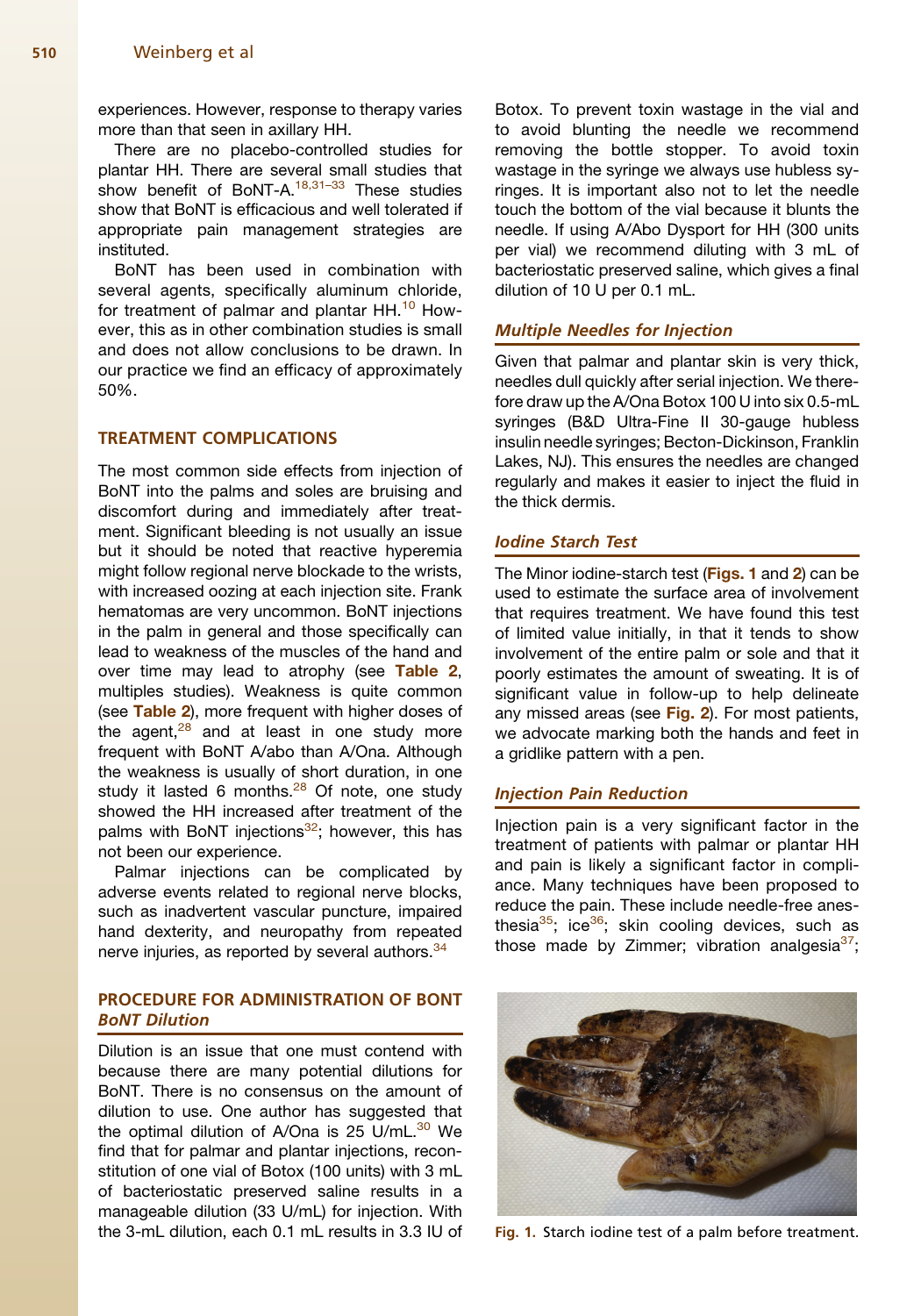<span id="page-6-0"></span>

Fig. 2. Starch iodine test of a palm after treatment.

pocketed microneedles<sup>[38](#page-10-0)</sup>; modified Bier blocks<sup>39</sup>; and nerve blocks.<sup>[40](#page-10-0)</sup> These methods can be used in combination routinely or when a nerve block is incomplete. In our practice, we advise the use of either ice, a high-intensity vibration device (eg, AcuVibe, Poway, CA), or nerve blocks alone or in combination adjacent to each injection site to overstimulate nerve fibers.

Ice alone is used frequently in our HH clinic. Ice cubes held with gauze (or frozen with gauze on the outside) must be held on the skin for approxi-mately 10 seconds before injection.<sup>[36](#page-10-0)</sup> The ice is then moved to the next location while the injection is taking place. Ice is preferred over freezer packs because ice maintains a constant temperature. An absorbent pad under the hand is recommended to help with the melting ice. When using a cooling device for pain control on the palms, be careful to avoid freezing the BoNT solution in the needle when injecting.

### Nerve Blocks

Nerve blocks are also used frequently by us and others<sup>[40](#page-10-0)</sup> with success. Nerve blocks do have several disadvantages. These include the issues that there is a steep learning curve, that they are very user dependent, that nerve injury is a significant risk, that the patients spend a long time in the office, and that the patients generally cannot drive themselves home.

For the palms, median and ulnar nerve blocks are required ([Fig. 3](#page-7-0)). It is imperative to know the relevant anatomy ([Fig. 4](#page-8-0)). To perform a median nerve block, locate the palmaris longus tendon and the flexor carpi radialis tendon just proximal to the proximal wrist crease. The best way to accentuate these tendons is to ask the patient to make a fist and then to ask them to resist you pushing the wrist into extension. We then insert the needle just proximal to the proximal wrist crease between the palmaris longus and flexor carpi radialis tendons. We usually inject 2 mL of 1% lidocaine. We inject 0.3 mL above the fascia to get the palmar cutaneous nerve and 1.7 mL below the fascia for the main nerve. It is imperative to warn the patient that if they feel any unusual pain, numbness, tingling, and "shocks" during the injection that they should tell you immediately because this may signify intraneural injection.

For the ulnar nerve block, we identify the flexor carpi ulnaris tendon at the proximal wrist crease. To find the flexor carpi ulnaris tendon, we ask the patient to make a fist, then ulnarly deviate the wrist, and finally resist you pushing the wrist into extension.

We usually inject 2 mL of 1% lidocaine just radial to flexor carpi ulnaris at the proximal wrist crease. Once again we inject 0.3 mL above the fascia to get the dorsal sensory branch of the ulnar nerve and 1.7 mL below the fascia to get the main nerve. It is important to watch for symptoms of intraneural injection. In each case one should always withdraw to ensure that the needle tip is not intravascular.

For plantar injections, sural nerve and posterior tibial nerve blocks are needed.<sup>[13](#page-9-0)</sup> A sural nerve block anesthetizes the fifth toe and lateral side of the sole. It requires injection of 3 to 5 mL of 1% lidocaine between the lateral malleolus and the Achilles tendon. A posterior tibial nerve block anesthetizes the heel and middle of the sole of the foot. For this nerve block, palpate the posterior tibial artery near the medial malleolus. The nerve is lateral to the artery. Inject 5 mL of 1% lidocaine in the groove between the medial malleolus and the Achilles tendon. Wait 15 minutes for regional nerve blocks to take full effect. Regional nerve blocks may be incomplete despite several attempts. In these cases we add ice or the AcuVibe.

### Treatment Area

The hands and feet are marked in a gridlike pattern (Figs.  $5$  and  $6$ ). Each injection point is spaced 1- to 1.5-cm apart because it is likely less diffusion occurs on the palms and soles compared with other body sites. With experience, the grid pattern becomes second nature to the injector and the sterile pen markings are not required.

The BoNT should ideally be placed at the junction of the dermis and the subcutaneous tissue because this corresponds to the location of the eccrine glands. However, given the likelihood of sig-nificant muscle weakness (see [Table 2](#page-3-0)) with a subcutaneous injection our preference is to place the injections intradermal, which thus limits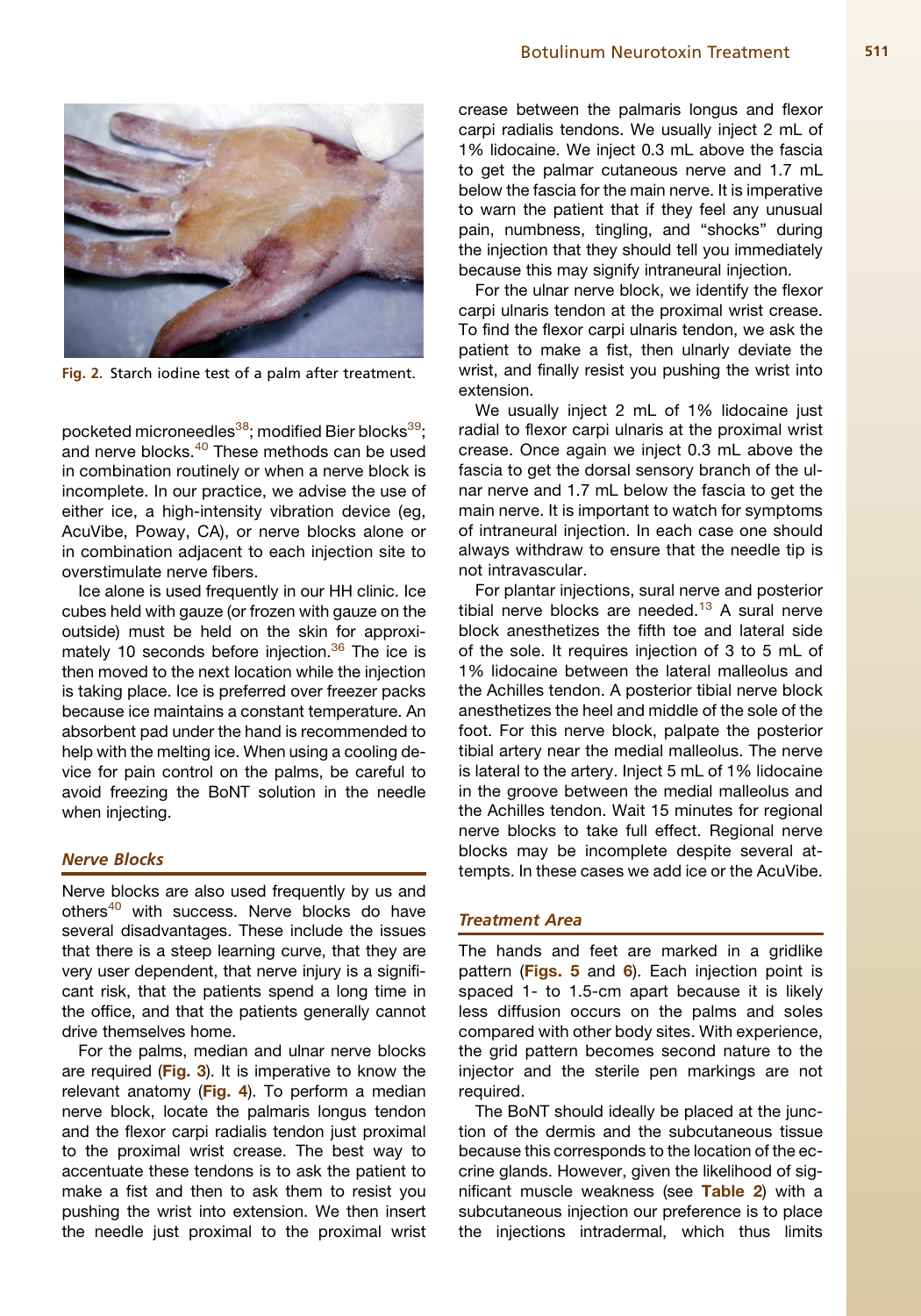<span id="page-7-0"></span>

Fig. 3. Schematic showing the typical injection sites for median and ulnar nerve blocks.

diffusion of the product into the muscles. This is more important in the hands than the feet because there is less subcutaneous tissue in the hands and weakness in the hands would be more noticeable.

Weakness usually presents with complaints, such as difficulty using a key or activities that require grip strength. One should note that it is common to see a small zone of blanching and uncommon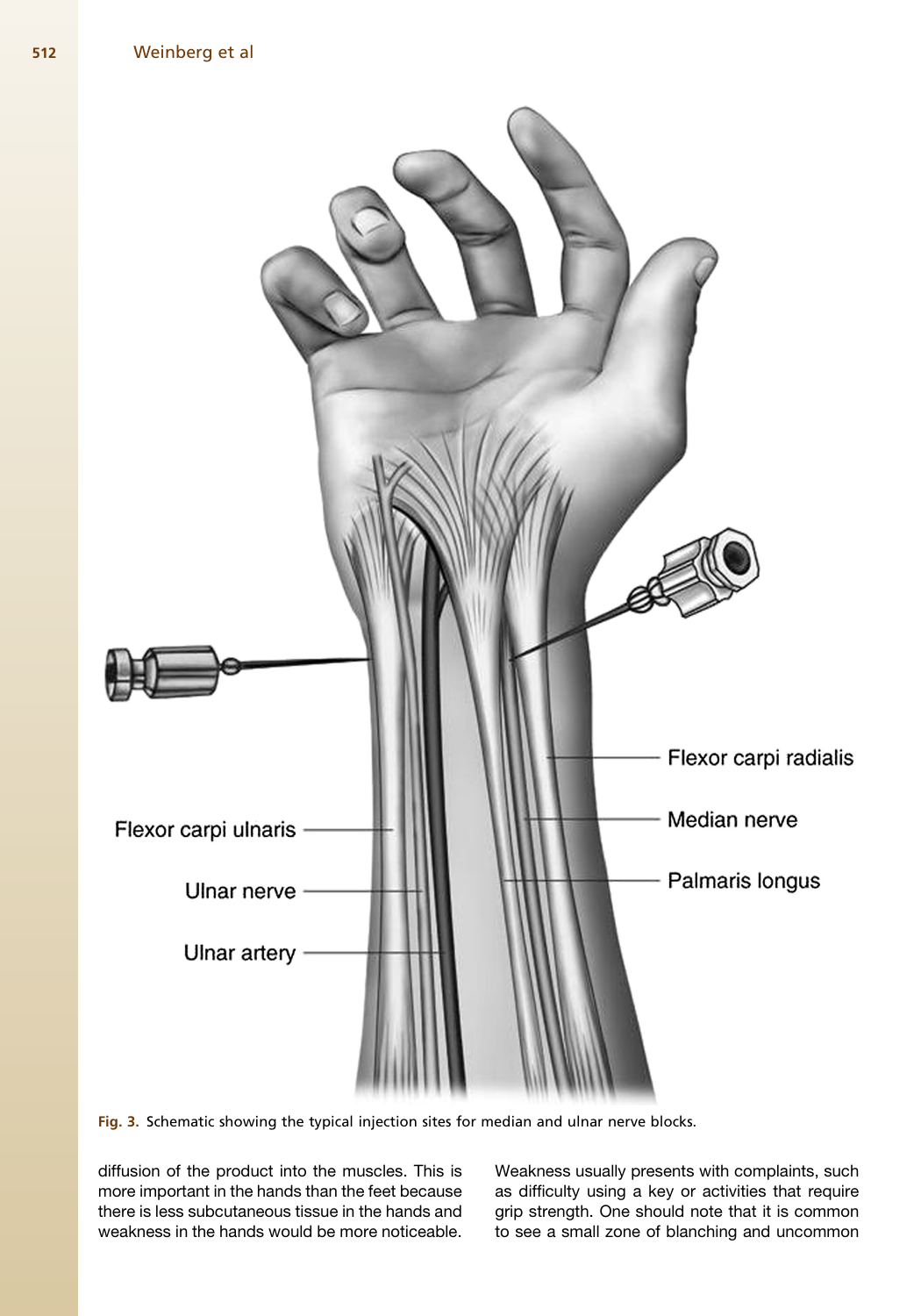<span id="page-8-0"></span>

Fig. 4. Forearm surface anatomy showing the tendons of flexor carpi ulnaris (FCU), flexor carpi radialis (FCR), and palmaris longus (PL).

to see a wheel around each injection point on the palms and soles.

#### Injection Dose

The optimal dosing for palms and feet is uncertain because of a paucity of studies. Some authors recommend a range from 50 to 100 U for A/Ona and 100 to 240 U of Abo/A BoNT per hand (see [Table 2](#page-3-0)). The size of the hand helps to determine the final dose. Two to thee units should be used for each injection site. Muscle weakness in the hand is an issue and may be dose dependent so we recommend starting with 50 U A/Ona Botox per hand then reassessing the first-time patient at 1 month. Injections have been shown to last about 6 months<sup>[13,32](#page-9-0)</sup> and are thus typically repeated every 6 months.

#### Injection Technique

The intradermal injection technique required in the palms and soles tends to result in backflow, which can manifest as leaking out of the injection site. There are several injection techniques to minimize this. They include injecting with the bevel down, maximal acute angling of the needle to the skin surface, injecting slowly over 1 to 2 seconds to allow time for normalization of pressure, pausing for 1 second after



Fig. 5. Typical injection grid for the palm.



Fig. 6. Typical injection grid for the foot.

injection is complete before withdrawing the needle, and making sure there are no air bubbles in the syringe.  $34,41$ 

#### Patient Monitoring and Followup

Patients are monitored in the office for signs and symptoms of adverse events and encouraged to report any that occur following treatments and between follow-up visits. We counsel patients that they will begin to notice a difference in 7 to 10 days. We recommend follow-up every 5 months in treatment-naive patients and every 6 to 7 months in patients treated on a regular basis. We routinely call patients within 2 weeks of treatment to confirm that they have noted a decrease in symptoms.

For patients who are in professions that require fine hand movement and strength, we recommend first treating the nondominant hand and then the dominant hand at a later visit after further discussion with the patient.

#### SUMMARY

Palmar and plantar HH is relatively common and can have severe psychological and medical consequences for those afflicted. A multitude of treatments exist but are often inadequate especially for those with significant disease. In these cases BoNT, in its various formulations, provides a reliable method for reducing the symptoms and improving the QOL. Most of the studies have been done for Botox A/Ona and show significant efficacy. Although the actual administration is relatively straightforward, pain management is a crucial component that requires a mastery of several techniques. Patients have a high degree of satisfaction with BoNT treatment and are motivated to come back for repeat treatments, usually every 6 months.

# **REFERENCES**

1. [Strutton DR, Kowalski JW, Glaser DA, et al. US](http://refhub.elsevier.com/S0733-8635(14)00079-5/sref1) [prevalence of hyperhidrosis and impact on](http://refhub.elsevier.com/S0733-8635(14)00079-5/sref1)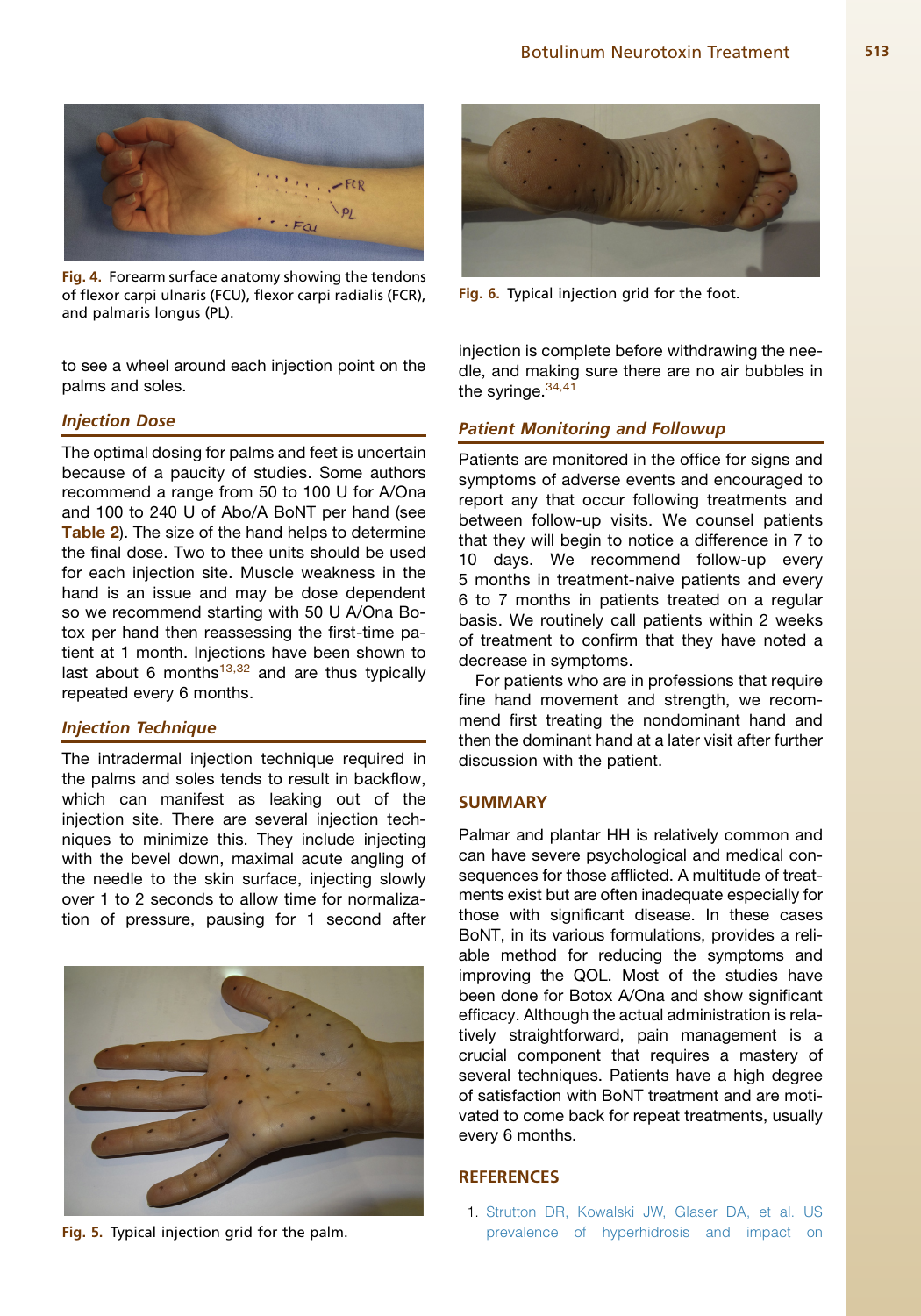#### <span id="page-9-0"></span>514 Weinberg et al

[individuals with axillary hyperhidrosis: results from](http://refhub.elsevier.com/S0733-8635(14)00079-5/sref1) [a national survey. J Am Acad Dermatol 2004;](http://refhub.elsevier.com/S0733-8635(14)00079-5/sref1) [51\(2\):241–8.](http://refhub.elsevier.com/S0733-8635(14)00079-5/sref1)

- 2. [Lin TS, Fang HY. Transthoracic endoscopic sympa](http://refhub.elsevier.com/S0733-8635(14)00079-5/sref2)[thectomy in the treatment of palmar hyperhidro](http://refhub.elsevier.com/S0733-8635(14)00079-5/sref2)[sis—with emphasis on perioperative management](http://refhub.elsevier.com/S0733-8635(14)00079-5/sref2) [\(1360 case analyses\). Surg Neurol 1999;52:453–7.](http://refhub.elsevier.com/S0733-8635(14)00079-5/sref2)
- 3. [Lakraj AA, Moghimi N, Jabari B. Hyperhidrosis:](http://refhub.elsevier.com/S0733-8635(14)00079-5/sref3) [anatomy, pathophysiology and treatment with](http://refhub.elsevier.com/S0733-8635(14)00079-5/sref3) [emphasis on the role of botulinum toxins. Toxins](http://refhub.elsevier.com/S0733-8635(14)00079-5/sref3) [\(Basel\) 2013;5:821–40.](http://refhub.elsevier.com/S0733-8635(14)00079-5/sref3)
- 4. [Hornberger J, Grimes K, Naumann M. Recognition,](http://refhub.elsevier.com/S0733-8635(14)00079-5/sref4) [diagnosis, and treatment of primary focal hyperhi](http://refhub.elsevier.com/S0733-8635(14)00079-5/sref4)[drosis. J Am Acad Dermatol 2004;51:274–8](http://refhub.elsevier.com/S0733-8635(14)00079-5/sref4).
- 5. [Naumann MK, Hamm J, Lowe NJ. Effect of botuli](http://refhub.elsevier.com/S0733-8635(14)00079-5/sref5)[num toxin type A on quality of life measures in](http://refhub.elsevier.com/S0733-8635(14)00079-5/sref5) [patients with excessive maxillary sweating: a ran](http://refhub.elsevier.com/S0733-8635(14)00079-5/sref5)[domized controlled trial. Br J Dermatol 2002;147:](http://refhub.elsevier.com/S0733-8635(14)00079-5/sref5) [1218–26.](http://refhub.elsevier.com/S0733-8635(14)00079-5/sref5)
- 6. [Sato K. The physiology, pharmacology and](http://refhub.elsevier.com/S0733-8635(14)00079-5/sref6) [biochemistry of the eccrine sweat gland. Rev Phys](http://refhub.elsevier.com/S0733-8635(14)00079-5/sref6)[iol Biochem Pharmacol 1997;79:51–131](http://refhub.elsevier.com/S0733-8635(14)00079-5/sref6).
- 7. [Lear W, Kessler E, Solish N. An epidemiological study](http://refhub.elsevier.com/S0733-8635(14)00079-5/sref7) [of hyperhidrosis. Dermatol Surg 2007;33:S69–75.](http://refhub.elsevier.com/S0733-8635(14)00079-5/sref7)
- 8. [Manca D, Valls-Sole J, Callejas MA. Excitability re](http://refhub.elsevier.com/S0733-8635(14)00079-5/sref8)[covery curve of the sympathetic skin response in](http://refhub.elsevier.com/S0733-8635(14)00079-5/sref8) [healthy volunteers and patients with palmar hyperhi](http://refhub.elsevier.com/S0733-8635(14)00079-5/sref8)[drosis. Clin Neurophysiol 2000;111:1767–70.](http://refhub.elsevier.com/S0733-8635(14)00079-5/sref8)
- 9. [Glaser DA, Herbert AA, Pariser DM, et al. Palmar and](http://refhub.elsevier.com/S0733-8635(14)00079-5/sref9) [plantar hyperhidrosis: best practice recommendations](http://refhub.elsevier.com/S0733-8635(14)00079-5/sref9) [and special considerations. Cutis 2007;79\(5\):18–28.](http://refhub.elsevier.com/S0733-8635(14)00079-5/sref9)
- 10. [Wooley-Loyd H, Valins W. Aluminum chloride hexa](http://refhub.elsevier.com/S0733-8635(14)00079-5/sref10)[hydrate in a salicylic acid gel base: a case series](http://refhub.elsevier.com/S0733-8635(14)00079-5/sref10) [of combination therapy with botulinum toxin type A](http://refhub.elsevier.com/S0733-8635(14)00079-5/sref10) [for moderate to severe hyperhidrosis. Cutis 2011;](http://refhub.elsevier.com/S0733-8635(14)00079-5/sref10) [88:43–5.](http://refhub.elsevier.com/S0733-8635(14)00079-5/sref10)
- 11. [Walling HW, Swick BL. Treatment options for hyper](http://refhub.elsevier.com/S0733-8635(14)00079-5/sref11)[hidrosis. Am J Clin Dermatol 2011;12\(5\):285–95.](http://refhub.elsevier.com/S0733-8635(14)00079-5/sref11)
- 12. [Lewis DR, Irvine CD, Smith FC, et al. Sympathetic](http://refhub.elsevier.com/S0733-8635(14)00079-5/sref12) [skin response and patient satisfaction on long-term](http://refhub.elsevier.com/S0733-8635(14)00079-5/sref12) [follow-up after thoracoscopic sympathectomy for](http://refhub.elsevier.com/S0733-8635(14)00079-5/sref12) [hyperhidrosis. Eur J Endo Vasc Surg 1998;15\(3\):](http://refhub.elsevier.com/S0733-8635(14)00079-5/sref12) [239–43.](http://refhub.elsevier.com/S0733-8635(14)00079-5/sref12)
- 13. [Grunfeld A, Murray CA, Solish N. Botulinum toxin for](http://refhub.elsevier.com/S0733-8635(14)00079-5/sref13) [hyperhidrosis: a review. Am J Clin Dermatol 2009;](http://refhub.elsevier.com/S0733-8635(14)00079-5/sref13) [10\(2\):87–102](http://refhub.elsevier.com/S0733-8635(14)00079-5/sref13).
- 14. [Hamm H, Naumann M, Kowalski JW, et al. Primary](http://refhub.elsevier.com/S0733-8635(14)00079-5/sref14) [focal hyperhidrosis: disease characteristics and func](http://refhub.elsevier.com/S0733-8635(14)00079-5/sref14)[tional impairment. Dermatology 2006;212:343–53](http://refhub.elsevier.com/S0733-8635(14)00079-5/sref14).
- 15. [Haider A, Solish N. Focal hyperhidrosis: diagnosis](http://refhub.elsevier.com/S0733-8635(14)00079-5/sref15) [and management. CMAJ 2005;172\(1\):69–75](http://refhub.elsevier.com/S0733-8635(14)00079-5/sref15).
- 16. [Kaufmann H, Saadia D, Polin C. Primary hyperhidro](http://refhub.elsevier.com/S0733-8635(14)00079-5/sref16)[sis: evidence for autosomal dominant inheritance.](http://refhub.elsevier.com/S0733-8635(14)00079-5/sref16) [Clin Auton Res 2003;13\(2\):96–8](http://refhub.elsevier.com/S0733-8635(14)00079-5/sref16).
- 17. [Solish N, Benohanian A, Kowalski JW, Canadian](http://refhub.elsevier.com/S0733-8635(14)00079-5/sref17) [Dermatology Study Group on Health-Related Quality](http://refhub.elsevier.com/S0733-8635(14)00079-5/sref17) [of Life in Primary Axillary Hyperhidrosis. Prospective](http://refhub.elsevier.com/S0733-8635(14)00079-5/sref17)

[open-label study of botulinum toxin type A in pa](http://refhub.elsevier.com/S0733-8635(14)00079-5/sref17)[tients with axillary hyperhidrosis: effects on func](http://refhub.elsevier.com/S0733-8635(14)00079-5/sref17)[tional impairment and quality of life. Dermatol Surg](http://refhub.elsevier.com/S0733-8635(14)00079-5/sref17) [2005;31:405–13.](http://refhub.elsevier.com/S0733-8635(14)00079-5/sref17)

- 18. [Campanati A, Bernardino ML, Gesuita R, et al.](http://refhub.elsevier.com/S0733-8635(14)00079-5/sref18) [Plantar focal idiopathic hyperhidrosis and botulinum](http://refhub.elsevier.com/S0733-8635(14)00079-5/sref18) [toxin: a pilot study. Eur J Dermatol 2007;17\(1\):52–4.](http://refhub.elsevier.com/S0733-8635(14)00079-5/sref18)
- 19. [Goh CL. Aluminum chloride hexahydrate versus](http://refhub.elsevier.com/S0733-8635(14)00079-5/sref19) [palmar hyperhidrosis. Evaporimeter assessment.](http://refhub.elsevier.com/S0733-8635(14)00079-5/sref19) [Int J Dermatol 1990;29\(5\):368–70](http://refhub.elsevier.com/S0733-8635(14)00079-5/sref19).
- 20. [Akins DL, Meisenheimer JL, Dobson RL. Efficacy of](http://refhub.elsevier.com/S0733-8635(14)00079-5/sref20) [the drionic unit in the treatment of hyperhidrosis.](http://refhub.elsevier.com/S0733-8635(14)00079-5/sref20) [J Am Acad Dermatol 1987;16\(4\):828–32.](http://refhub.elsevier.com/S0733-8635(14)00079-5/sref20)
- 21. [Dolianitis C, Scarff CE, Kelly J, et al. Iontophoresis with](http://refhub.elsevier.com/S0733-8635(14)00079-5/sref21) glycopyrrolate for the treatment of palmoplantar hyper[hidrosis. Australas J Dermatol 2004;45\(4\):208–12](http://refhub.elsevier.com/S0733-8635(14)00079-5/sref21).
- 22. [Schnider P, Binder M, Auff E, et al. Double-blind](http://refhub.elsevier.com/S0733-8635(14)00079-5/sref22) [trial of botulinum A toxin for the treatment of focal](http://refhub.elsevier.com/S0733-8635(14)00079-5/sref22) [hyperhidrosis of the palms. Br J Dermatol 1997;](http://refhub.elsevier.com/S0733-8635(14)00079-5/sref22) [136:548–52](http://refhub.elsevier.com/S0733-8635(14)00079-5/sref22).
- 23. [Lowe NJ, Yamauchi PS, Lask GP, et al. Efficacy and](http://refhub.elsevier.com/S0733-8635(14)00079-5/sref23) [safety of botulinum toxin type a in the treatment of](http://refhub.elsevier.com/S0733-8635(14)00079-5/sref23) [palmar hyperhidrosis: a double-blind, randomized,](http://refhub.elsevier.com/S0733-8635(14)00079-5/sref23) [placebo-controlled study. Dermatol Surg 2002;28:](http://refhub.elsevier.com/S0733-8635(14)00079-5/sref23) [822–7](http://refhub.elsevier.com/S0733-8635(14)00079-5/sref23).
- 24. [Simonetta Moreau M, Cauhepe C, Magues JP, et al.](http://refhub.elsevier.com/S0733-8635(14)00079-5/sref24) [A double-blind, randomized, comparative study of](http://refhub.elsevier.com/S0733-8635(14)00079-5/sref24) [dysport vs botox in primary palmar hyperhidrosis.](http://refhub.elsevier.com/S0733-8635(14)00079-5/sref24) [Br J Dermatol 2003;149:1041–5](http://refhub.elsevier.com/S0733-8635(14)00079-5/sref24).
- 25. [Baumann L, Slezinger A, Halem M, et al. A double](http://refhub.elsevier.com/S0733-8635(14)00079-5/sref25)[blind, randomized, placebo-controlled pilot study](http://refhub.elsevier.com/S0733-8635(14)00079-5/sref25) [of the safety and efficacy of myobloc \(botulinum](http://refhub.elsevier.com/S0733-8635(14)00079-5/sref25) [toxin type B\) for the treatment of palmar hyperhidro](http://refhub.elsevier.com/S0733-8635(14)00079-5/sref25)[sis. Dermatol Surg 2005;31:263–70](http://refhub.elsevier.com/S0733-8635(14)00079-5/sref25).
- 26. [Solish N, Bertucci V, Dansereau A. A comprehensive](http://refhub.elsevier.com/S0733-8635(14)00079-5/sref26) [approach to the recognition, diagnosis, and severity](http://refhub.elsevier.com/S0733-8635(14)00079-5/sref26)[based treatment of focal hyperhidrosis: recommen](http://refhub.elsevier.com/S0733-8635(14)00079-5/sref26)[dations of the Canadian Hyperhidrosis Advisory](http://refhub.elsevier.com/S0733-8635(14)00079-5/sref26) [Committee. Dermatol Surg 2007;33\(8\):908–23.](http://refhub.elsevier.com/S0733-8635(14)00079-5/sref26)
- 27. [Naumann M, Dressler D, Hallett M, et al. Evidence](http://refhub.elsevier.com/S0733-8635(14)00079-5/sref27)[based review and assessment of botulinum](http://refhub.elsevier.com/S0733-8635(14)00079-5/sref27) [neurotoxin for the treatment of secretory disorders.](http://refhub.elsevier.com/S0733-8635(14)00079-5/sref27) [Toxicon 2013;67:141–52](http://refhub.elsevier.com/S0733-8635(14)00079-5/sref27).
- 28. [Saadia D, Voustianiouk A, Wang AK, et al. Botulinum](http://refhub.elsevier.com/S0733-8635(14)00079-5/sref28) [toxin type A in primary palmar hyperhidrosis: ran](http://refhub.elsevier.com/S0733-8635(14)00079-5/sref28)[domized, single-blind, two-dose study. Neurology](http://refhub.elsevier.com/S0733-8635(14)00079-5/sref28) [2001;57:2095–9.](http://refhub.elsevier.com/S0733-8635(14)00079-5/sref28)
- 29. [Campanati A, Giuliodori K, Martina E, et al. Onabotu](http://refhub.elsevier.com/S0733-8635(14)00079-5/sref29)[linumtoxin type A \(Botox\) versus incobotulinumtoxin](http://refhub.elsevier.com/S0733-8635(14)00079-5/sref29) [type A \(Xeomin\) in the treatment of focal idiopathic](http://refhub.elsevier.com/S0733-8635(14)00079-5/sref29) [palmar hyperhidrosis: results of a comparative](http://refhub.elsevier.com/S0733-8635(14)00079-5/sref29) [double-blind clinical trial. J Neural Transm 2014;](http://refhub.elsevier.com/S0733-8635(14)00079-5/sref29) [121\(1\):21–6.](http://refhub.elsevier.com/S0733-8635(14)00079-5/sref29)
- 30. [Rystedt A, Karlqvist M, Bertilson M, et al. Effect bot](http://refhub.elsevier.com/S0733-8635(14)00079-5/sref30)[ulinum toxin concentration on reduction of sweating:](http://refhub.elsevier.com/S0733-8635(14)00079-5/sref30) [a randomised, double blind study. Acta Derm Vene](http://refhub.elsevier.com/S0733-8635(14)00079-5/sref30)[reol 2013;93:674–8.](http://refhub.elsevier.com/S0733-8635(14)00079-5/sref30)